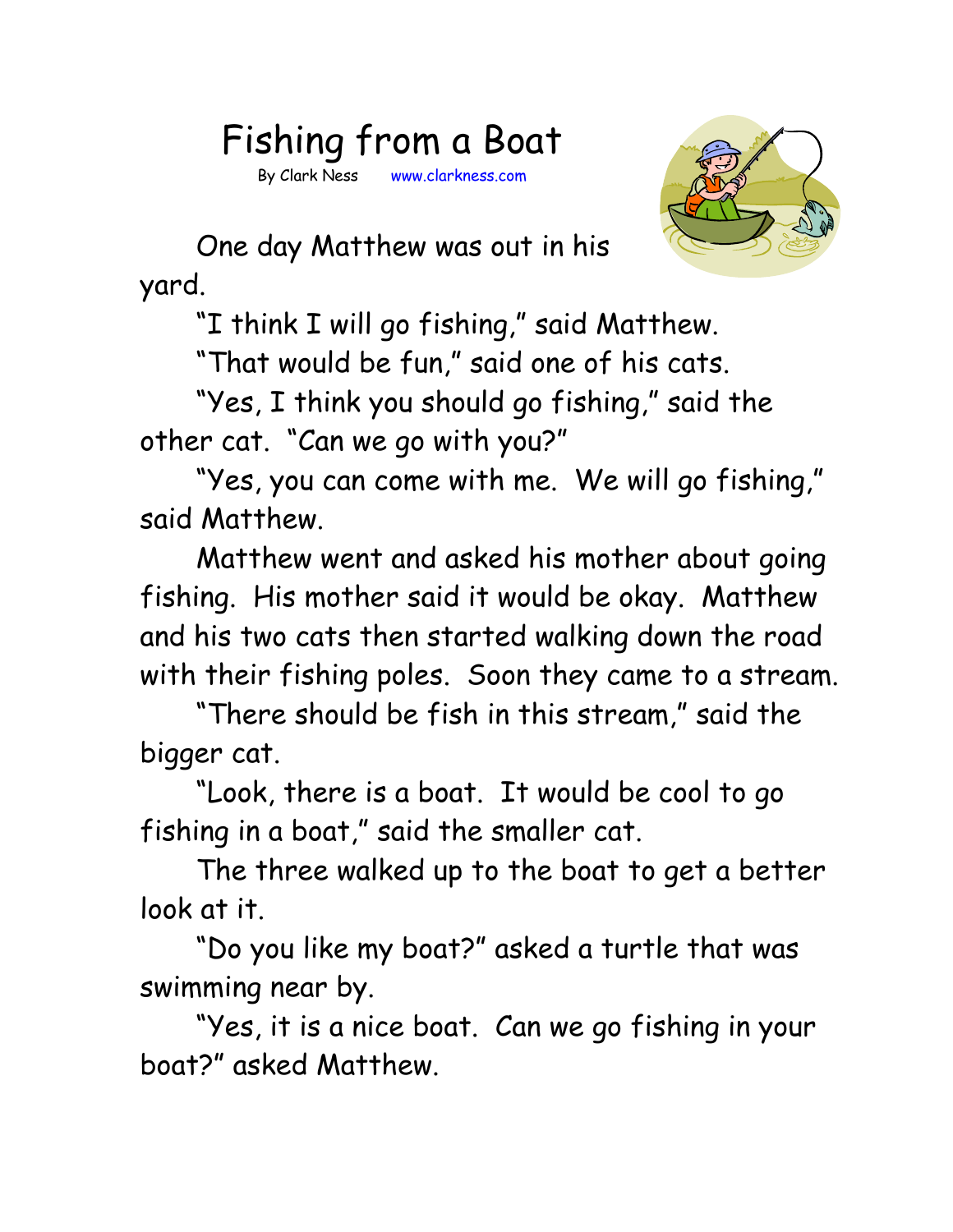"Yes, you can go fishing in my boat, but only one at a time. It is a small boat," said the turtle.

"Matthew, you can go first," said the smaller cat. "We can fish from shore."

"Thank you," said Matthew. He put on a  $\mathsf{PFD}^1$ that was in the boat.

"This will keep me from sinking if I fall out of this boat," said Matthew. He rowed out into the stream and started fishing. Soon he had a fish on his line. He pulled the fish into the boat.

"Please let me go back into the stream," said the fish. "I want to stay in the water with my friends."

"I think that would be okay," said Matthew.

The bigger cat heard the fish from shore and said, "I think that would be okay, too."

"He seems like a smart fish," said the smaller cat.

Matthew took the hook out of the fish's mouth. He then put the fish back into the stream.

"Thank you," said the fish. "Here is a magic rock. It can sing any song to you that you want to hear."

"Thank you," said Matthew. "I will let it sing to me when I go home."

Matthew then rowed back to shore, tied up the boat, took off the PFD, and put it into the boat.